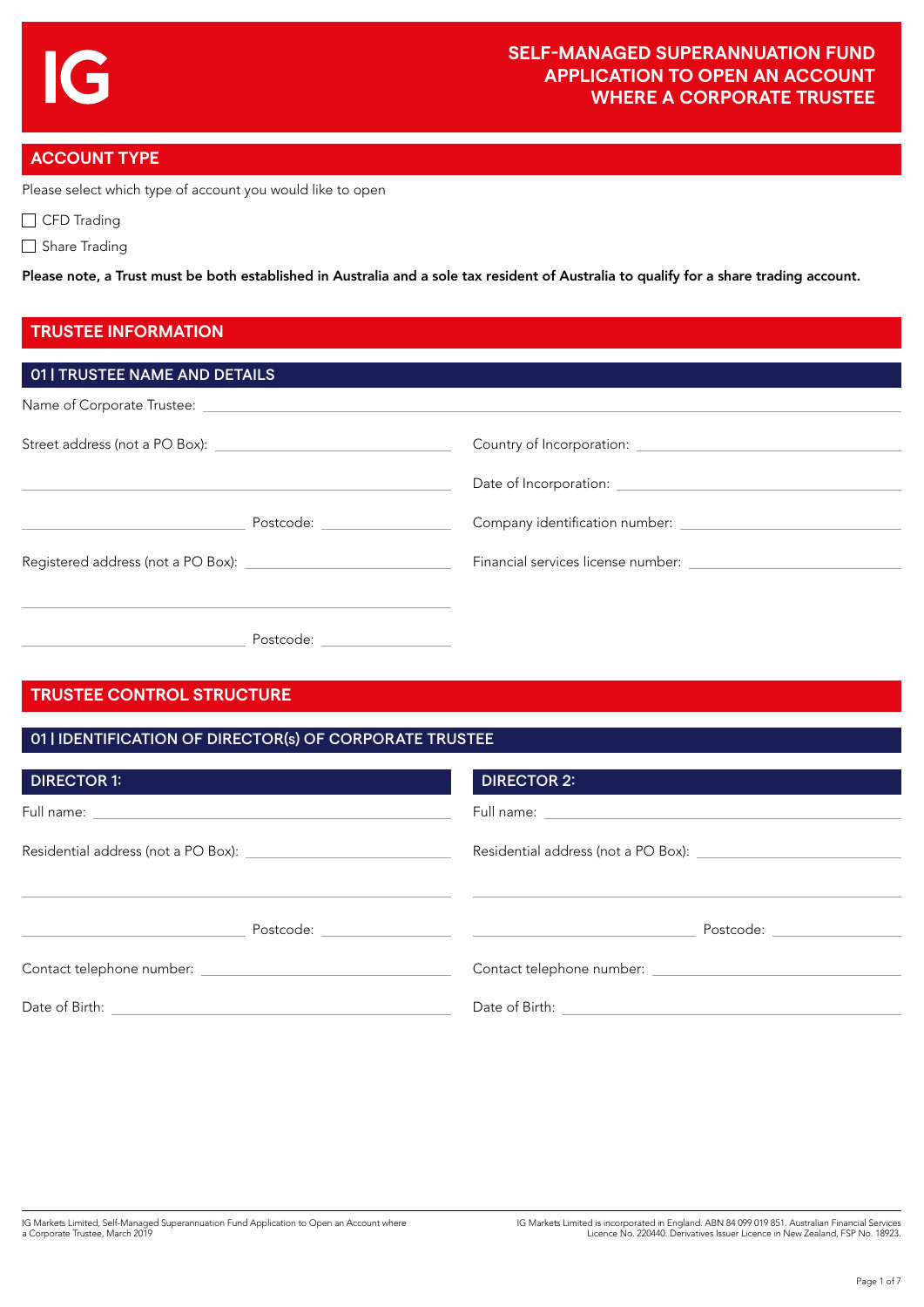# **TRUSTEE CONTROL STRUCTURE (CONTINUED)**

## 02 | IDENTIFICATION OF BENEFICIAL OWNER(S) OF CORPORATE TRUSTEE

We need to identify owners with 25% or more shareholding. If there are more Beneficial Owners, please provide details separately.

| Full name: <u>Communication of the communication</u> |
|------------------------------------------------------|
|                                                      |
| Postcode: _________________                          |
| Date of Birth:                                       |

#### 03 | IDENTIFICATION OF CONTROLLER(S) OF CORPORATE TRUSTEE

We need to identify individuals who make decisions about financial and operating policies.

| 04   NOMINATED CONTACT DETAILS                                                                                    |                                                   |     |                                            |
|-------------------------------------------------------------------------------------------------------------------|---------------------------------------------------|-----|--------------------------------------------|
|                                                                                                                   |                                                   |     |                                            |
|                                                                                                                   |                                                   |     |                                            |
|                                                                                                                   |                                                   |     |                                            |
| <b>05   FINANCIAL DETAILS</b>                                                                                     |                                                   |     |                                            |
| Approx. funds available to the Trustee's trading with IG: A\$                                                     |                                                   |     |                                            |
| Does the Trust or Trustees have assets in excess of A\$1 million (including SMSF)?                                |                                                   | Yes | $\Box$ No                                  |
| Source of funds used for your trading with us:                                                                    | □ Trust Funds                                     |     | $\Box$ Other (please specify)              |
| Other: North Commission and Commission and Commission and Commission and Commission and Commission and Commission |                                                   |     |                                            |
| Purpose of trading account/s:                                                                                     | Short medium term speculation<br>Long term growth |     | Hedging purposes<br>Diversified investment |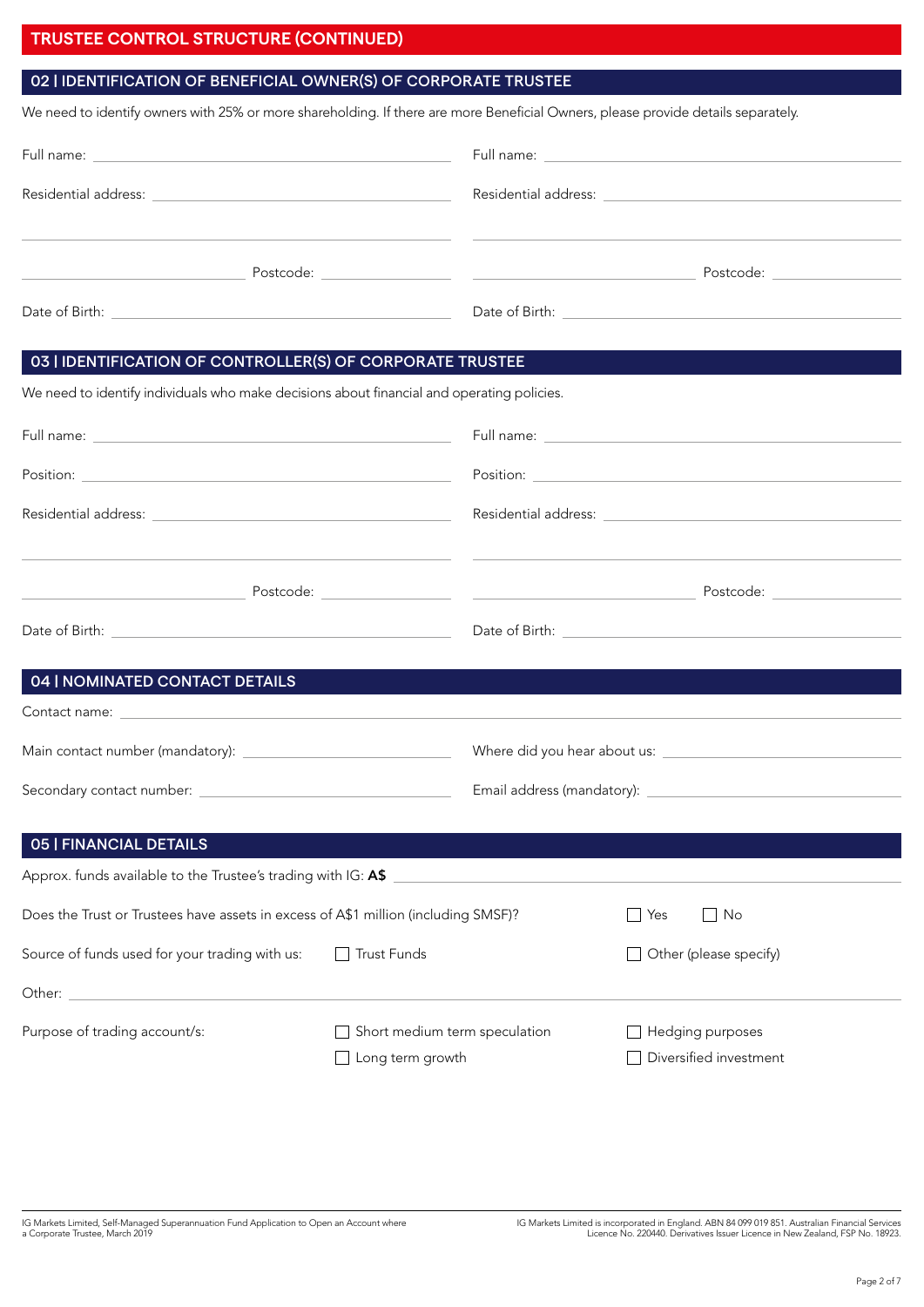| <b>TRUST INFORMATION</b>                                                    |                                       |
|-----------------------------------------------------------------------------|---------------------------------------|
|                                                                             |                                       |
|                                                                             |                                       |
| Is the Trust established in Australia and a sole tax resident of Australia? | $ $ $ $ Yes<br><b>No</b>              |
| Beneficiary/s full name/s:                                                  | OR Membership class of Beneficiary/s: |
|                                                                             |                                       |
|                                                                             |                                       |
|                                                                             |                                       |

# **DIRECTOR(S) AS GUARANTOR (FOR CFD TRADING ACCOUNT ONLY)**

| <b>DIRECTOR 1:</b>                                      | <b>DIRECTOR 2:</b>                                      |
|---------------------------------------------------------|---------------------------------------------------------|
| Full name:                                              | Full name:                                              |
| Approx. annual income before tax over last 3 years: A\$ | Approx. annual income before tax over last 3 years: A\$ |
| Approx. value of savings and investments: A\$           | Approx. value of savings and investments: A\$           |
| Evidence may be required upon request.                  |                                                         |

# **INVESTMENT EXPERIENCE**

|  |  |  | 1. Over the past three years, to what extent has the director(s) of the corporate trustee traded the following products? |
|--|--|--|--------------------------------------------------------------------------------------------------------------------------|
|  |  |  |                                                                                                                          |

| Shares and bonds                                                                                                                                | More than 20 times                                      | 10 to 20 times<br>$\vert$           | Less than 10 times |    |
|-------------------------------------------------------------------------------------------------------------------------------------------------|---------------------------------------------------------|-------------------------------------|--------------------|----|
| Exchange-traded derivatives (including warrants, futures and options) $\Box$                                                                    | More than 20 times                                      | 10 to 20 times<br>$\vert \ \ \vert$ | Less than 10 times |    |
| OTC derivatives (including CFDs and forex)                                                                                                      | More than 20 times                                      | 10 to 20 times<br>$\mathbf{I}$      | Less than 10 times |    |
| 2. How has the director(s) of the corporate trustee mostly traded these products?<br>Independently or with advice<br>$\Box$ Using managed funds |                                                         |                                     |                    |    |
| 3. Does the director(s) of the corporate trustee have any experience or qualifications relevant to the understanding of our products?           |                                                         |                                     |                    |    |
| Yes, from a relevant role in a financial institution                                                                                            | Yes, a relevant professional qualification or education |                                     |                    |    |
| Yes, both of above<br>No No                                                                                                                     |                                                         |                                     |                    |    |
| 4. Are any Directors a current or previous bankrupt?                                                                                            |                                                         |                                     | Yes                | No |
| If the answer is 'Yes', please give details:                                                                                                    |                                                         |                                     |                    |    |
|                                                                                                                                                 |                                                         |                                     |                    |    |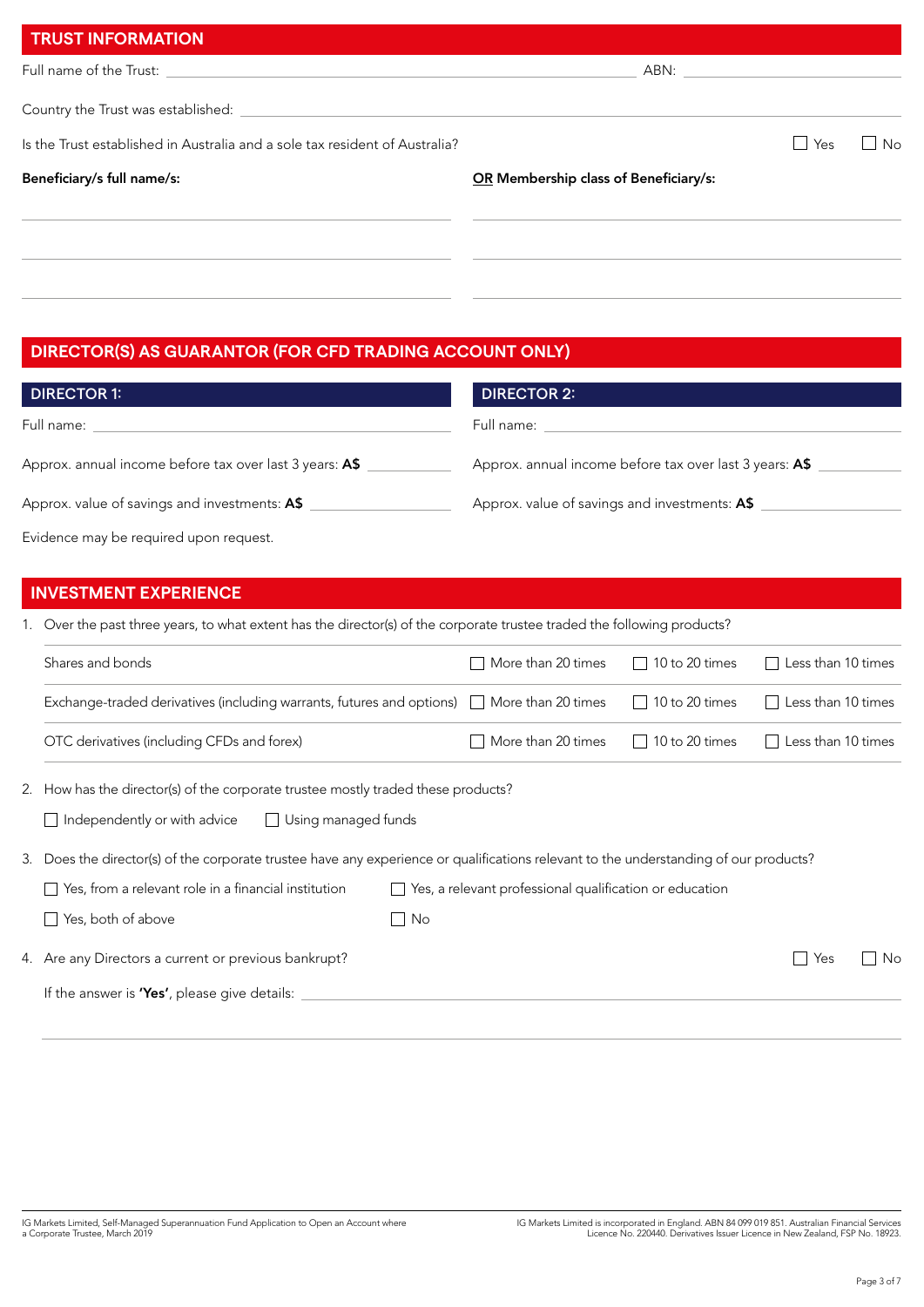## **SUPPORTING DOCUMENTATION**

The following certified supporting documentation should accompany the completed account Application Form for a Corporate Trustee:

- Trust Deed
- Latest Trust bank statement (no more than 90 days old)
- Guarantee and Indemnity completed and signed by one Director or if more than one Director appointed, by two Directors, before an independent adult witness (for CFD Trading account only)

## **DECLARATIONS**

I, for and on behalf of the Client, have received and understood the Share Trading Customer Agreement, Margin Trading Customer Agreement, and the Margin Trading Product Disclosure Statement, as applicable. I hereby consent to be bound by the terms of the relevant Customer Agreement in my dealings with IG Markets.

The Client understands the nature and risks associated with trading CFDs and/or securities and I, for an on behalf of the Client, hereby confirm that the Client has read and understood and agrees to be bound by the terms of the Risk Disclosure Notice.

I have also read, understood and consent to the Privacy Policy, including any offshore disclosure of personal information specified therein.

I confirm that I will notify IG immediately of any changes to the information provided, including, but not limited to, any change in the controlling parties or beneficial ownership.

I confirm that I will not supply, show or make available or permit to be supplied, shown or made available any market data from any service therefore, provided by IG, to any third party in any manner. I will not use any data from the service to establish, maintain or provide, or assist in providing a market for trading in securities or other financial instruments which is not authorised by law.

I confirm that each of the persons whose names and specimen signatures appear in the Authorised Persons List (the 'Authorised Signatories') shall be and are hereby jointly and severally authorised to sign any document in connection with the opening or operation of the Account(s), including (but without limitation) the Agreement and any document creating, perfecting or relating to any mortgage, charge or encumbrance over the Company's or the Trust's assets and to give any oral or written instructions to IG Markets Limited with respect to the Account(s) including (but without limitation) instructions to effect or otherwise enter into transactions with or on behalf of the Company.

I confirm that all funds that are used to trade with IG are the Client's own funds, and are not considered Client Money as that term is defined by the Corporations Act 2001 (Cth).

If relevant, I consent to IG obtaining from a credit reporting agency a consumer and/or commercial credit report about me or the Client in connection with a Margin Trading Application. I also confirm, for and on behalf of the Client, that I have read, understood and agree to the matters set out at section 21 and section 29 of the Margin Trading Customer Agreement.

I consent to IG verifying the identity of individuals associated with the Trust, such as the officeholders and beneficiaries. IG may disclose personal information such as the names, dates of birth, and addresses or other information that has been provided to a credit reporting agency (CRA) or identity verification service to obtain an assessment of whether that personal information matches information held by them or other identity verification sources. I hereby give my full and informed consent to IG on behalf of the Trust to provide personal information to a credit reporting agency or identity verification service for the purposes of undertaking electronic identity verification.

As the Corporate Trustee of the Client, I am expressly authorised and vested with the power to enter into the Customer Agreement(s) by the Trust Deed.

I confirm I am aged 18 years or over and, I undertake to notify IG if there is any change to my or the Client's status such that any one or more of the statements above becomes untrue.

Signed in accordance with section 127 of the Corporations Act 2001:

#### FOR AND ON BEHALF OF CORPORATE TRUSTEE(S)

| Signature (Sole Director/Director 1): | Date: |
|---------------------------------------|-------|
|                                       |       |
|                                       |       |

Signature (Director 2/Company Secretary): Date: Date: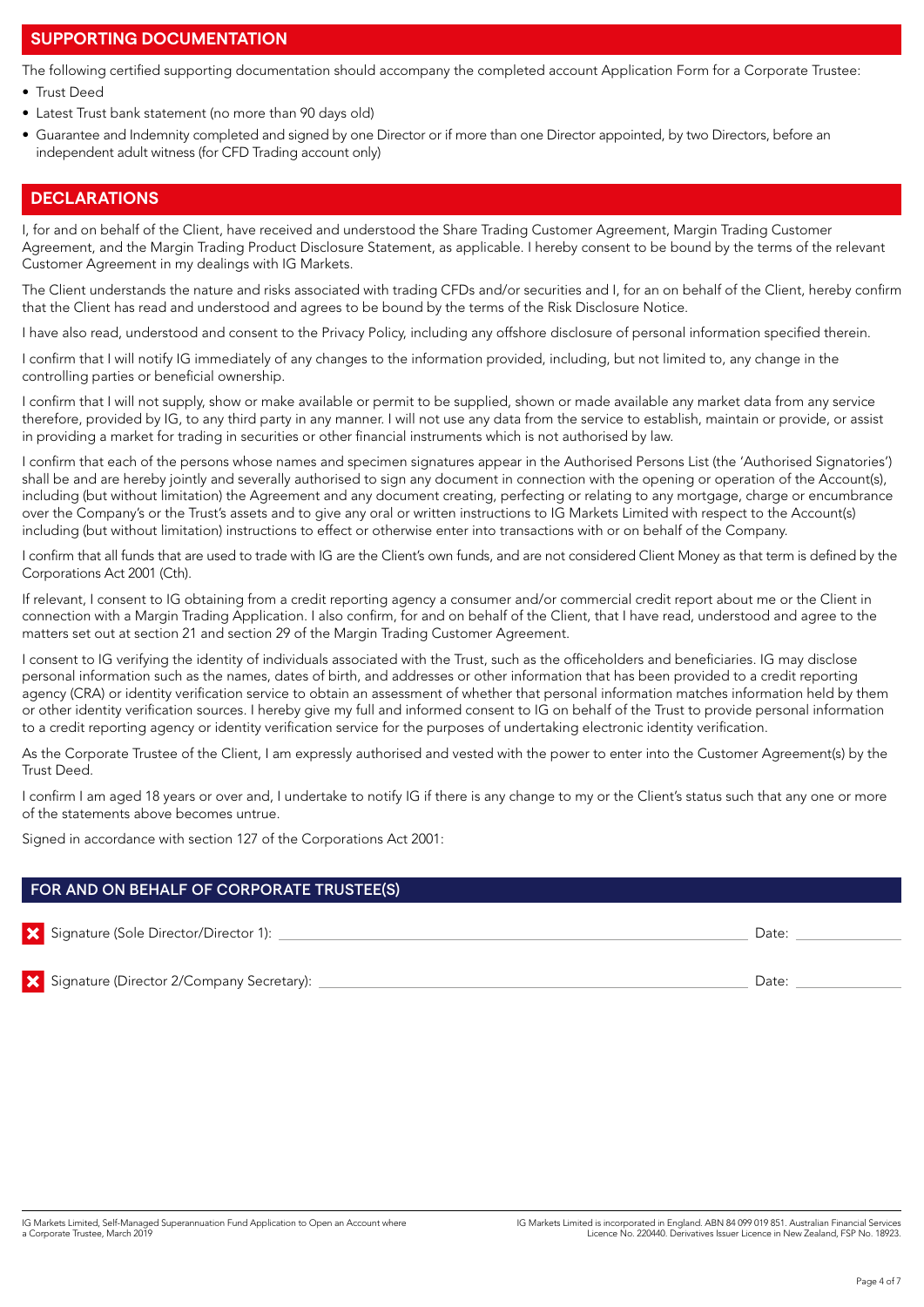## **DEED OF GUARANTEE AND INDEMNITY IN FAVOUR OF IG (FOR CFD TRADING ACCOUNT ONLY)**

#### GUARANTEE IN FAVOUR OF:

IG Markets Limited (ABN 84 099 019 851, Derivatives Issuer Licence in New Zealand, Company No. 2249573) a company incorporated in England and registered in Australia and New Zealand as a foreign company the registered address of which is Level 15, 55 Collins Street, Melbourne, in the State of Victoria 3000 ('IG').

#### GUARANTEE FROM:

The person(s) named in Part 1 of the Schedule to this agreement (the 'Guarantor(s)').

#### BACKGROUND:

- (a) The Trustee(s) specified in Part 2 of the Schedule is the Trustee(s) of the Trust identified and named in Part 3 of the Schedule.
- (b) The said Trust is governed by the Trust Deed specified in Part 3 of the Schedule.
- (c) The Trustee(s) identified and named in Part 2 of the Schedule to this agreement (the 'Customer') has opened an account with IG ('Account') in order to enter into any or all of: (1) Contracts for Difference; or (2) any other transaction ('Transactions') pursuant to the terms and conditions of the IG Customer Agreement ('Customer Agreement') on behalf of the said Trust.
- (d) When the Customer enters into such Transactions it will incur liabilities and obligations to IG pursuant to the terms of the Customer Agreement.
- (e) IG has agreed to allow the Customer to open the Account on the condition that the Guarantor(s) agrees personally on his/her account to guarantee the due performance of the Customer's obligations arising under the Customer Agreement and the due payment of any amounts owed to IG by the Customer in accordance with the terms of this Deed.

#### GUARANTEE AND INDEMNITY:

The Guarantor(s) agrees as follows:

- 1. I/we unconditionally and irrevocably guarantee the due and prompt payment of all monies and liabilities that become due and payable by the Customer under the Customer Agreement and the due and punctual performance and observance of all other obligations of the Customer under the Customer Agreement. If the Customer fails, for any reason, to pay any amount guaranteed above when due, I/we shall, as principal obligor, pay that amount to IG on receiving its first written demand and I/we further agree to indemnify IG and keep indemnified IG against all loss and damage incurred by IG by reason of the failure of the Customer to fulfil all its obligations under the Customer Agreement.
- 2. A certificate in writing signed by IG or on IG's behalf stating the amount at any particular time due and payable by me/us hereunder shall be conclusive evidence of such payment obligation, save in the case of manifest error by IG.
- 3. My/our liability under this Deed will only be discharged by the receipt by IG of payment of monies owed under this Deed in full. It will not be discharged by any other action, omission or fact and therefore shall not be affected by:
	- 3.1. IG giving time or any other indulgence or forbearance to the Customer;
	- 3.2. the winding-up or re-organisation of the Customer;
	- 3.3. the Customer acting or purporting to act beyond the power conferred upon it by its Replaceable Rules, Constitution or Memorandum and Articles of Association (as applicable) or without the power or authority of its Board of Directors or otherwise by reason of any want of power to enter into any Contract for Difference with IG, or
	- 3.4. any amendment from time to time to the Customer Agreement according to its terms and tenor or to the IG Markets Limited Product Disclosure Statement.
- 4. Any receipt from any person other than me/us will reduce the outstanding balance only to the extent of the amount received.
- 5. Before enforcing this Deed IG shall not be obliged to take any action or obtain any judgment, nor make or file any claim in the bankruptcy, dissolution or winding up of the Customer.
- 6. I/we agree that in any litigation relating to this Deed, the aforesaid obligations or any security therefore, I/we shall waive the right to interpose any defence based upon any statute of limitations or any claim of laches or set-off or counter-claim of any nature.
- 7. I/we acknowledge that I/we have not relied on any warranty or representation (whether oral or otherwise) made by or on behalf of IG to induce me/us to enter this Deed and that I/we have made and will continue to make, without reliance on IG, my/our own independent investigation of the financial condition and affairs of the Customer and assessment of the creditworthiness of the Customer and further acknowledge that IG has no present or future duty or responsibility to provide me/us with any information relating to the financial condition or affairs of the Customer.
- 8. No failure or delay by IG in exercising any right or remedy shall operate as a waiver thereof nor shall any single or partial exercise of waiver of any right or remedy produce its further exercise or the exercise of any other right or remedy.
- I/we agree to provide IG with such information and copies of such documents as are reasonably requested by IG for the purposes of IG determining whether to enter into, or to continue to rely on, this Deed including, without limitation, evidence showing the Guarantor does in fact have sufficient funds with which to guarantee the obligations of the Customer under this Deed.
- 10. I/we acknowledge that where there is more than one Guarantor named in this Deed, my/our liability is joint and joint and several.

#### GOVERNING JURISDICTION

This Deed shall be construed and interpreted according to the laws of the State of Victoria and the Courts of competent jurisdiction in the State of Victoria will have exclusive jurisdiction to hear and determine any dispute arising out of the present Deed except that IG also has the right to pursue its rights under this Deed in any other jurisdiction.

IG Markets Limited, Self-Managed Superannuation Fund Application to Open an Account where a Corporate Trustee, March 2019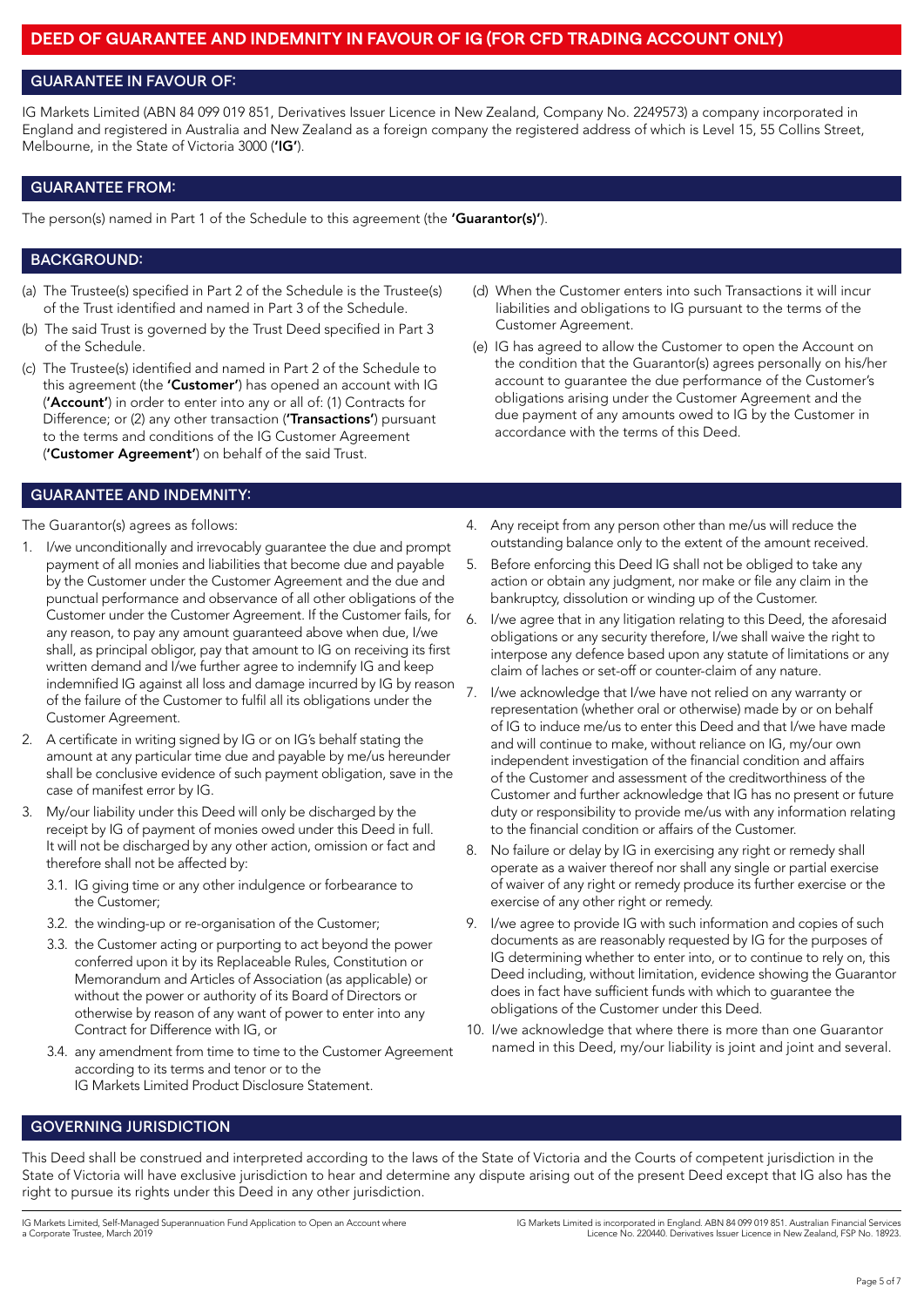# **DEED OF GUARANTEE AND INDEMNITY IN FAVOUR OF IG (FOR CFD TRADING ACCOUNT ONLY) (CONTINUED)**

## PART 1: THE GUARANTOR(S)

| THIS DEED IS SIGNED BY THE GUARANTOR                                                                                                                                                                                           |                                                        |  |
|--------------------------------------------------------------------------------------------------------------------------------------------------------------------------------------------------------------------------------|--------------------------------------------------------|--|
|                                                                                                                                                                                                                                |                                                        |  |
|                                                                                                                                                                                                                                |                                                        |  |
|                                                                                                                                                                                                                                |                                                        |  |
|                                                                                                                                                                                                                                |                                                        |  |
| $\boldsymbol{\mathsf{x}}$                                                                                                                                                                                                      | Date: $\frac{1}{2}$                                    |  |
| <b>WITNESS</b>                                                                                                                                                                                                                 |                                                        |  |
| In the presence of:                                                                                                                                                                                                            |                                                        |  |
| Name of Witness: Name of Witness: Name of Witness: Name of Witness: Name of Witness: Name of Witness: Name of Witness: Name of Witness: Name of Witness: Name of Witness: Name of Witness: Name of Witness: Name of Witness: N |                                                        |  |
|                                                                                                                                                                                                                                |                                                        |  |
|                                                                                                                                                                                                                                |                                                        |  |
| X Signature: 2008 Contract Contract Contract Contract Contract Contract Contract Contract Contract Contract Contract Contract Contract Contract Contract Contract Contract Contract Contract Contract Contract Contract Contra | Date: $\frac{1}{\sqrt{1-\frac{1}{2}}\cdot\frac{1}{2}}$ |  |
|                                                                                                                                                                                                                                |                                                        |  |
| THIS DEED IS SIGNED BY THE GUARANTOR                                                                                                                                                                                           |                                                        |  |
| Name of Guarantor: Name of Guarantor:                                                                                                                                                                                          |                                                        |  |
|                                                                                                                                                                                                                                |                                                        |  |
|                                                                                                                                                                                                                                |                                                        |  |
| X Signature of Guarantor: <u>San American State of Guarantor:</u> September 2014                                                                                                                                               | Date: $\frac{1}{2}$                                    |  |
| <b>WITNESS</b>                                                                                                                                                                                                                 |                                                        |  |
| In the presence of:                                                                                                                                                                                                            |                                                        |  |
| Name of Witness: Name of Witness:                                                                                                                                                                                              |                                                        |  |
| Address (not a PO Box):                                                                                                                                                                                                        |                                                        |  |
|                                                                                                                                                                                                                                | Postcode:                                              |  |
| ×                                                                                                                                                                                                                              |                                                        |  |
| Signature:                                                                                                                                                                                                                     | Date:                                                  |  |
| YOU MUST SIGN IN THE PRESENCE OF A WITNESS. THE WITNESS MUST BE INDEPENDENT FROM THE COMPANY.                                                                                                                                  |                                                        |  |
| <b>PART 2: THE TRUSTEE</b>                                                                                                                                                                                                     |                                                        |  |
| Name:                                                                                                                                                                                                                          |                                                        |  |
|                                                                                                                                                                                                                                |                                                        |  |

| Company identification number: |           |
|--------------------------------|-----------|
| Registered address: _________  |           |
|                                | Postcode: |
|                                |           |
| <b>PART 3: THE TRUST</b>       |           |

Name of the Trust:

IG Markets Limited, Self-Managed Superannuation Fund Application to Open an Account where a Corporate Trustee, March 2019

IG Markets Limited is incorporated in England. ABN 84 099 019 851. Australian Financial Services Licence No. 220440. Derivatives Issuer Licence in New Zealand, FSP No. 18923.